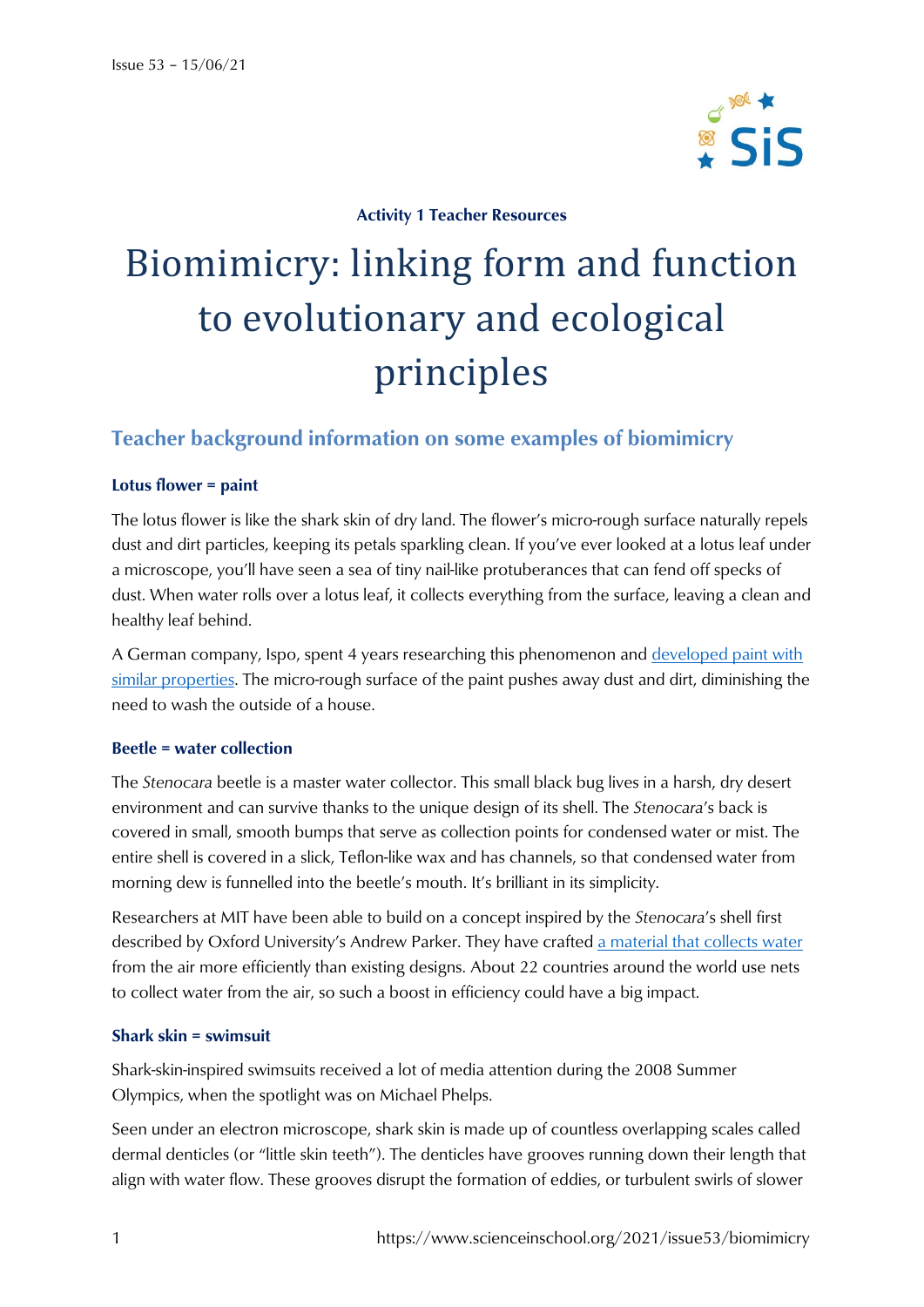

water, making water pass faster. The rough shape also discourages parasitic growth, such as algae and barnacles.

Scientists have been able to replicate dermal denticles in swimsuits (which are now banned in major competition) and on the bottom of boats. When cargo ships can squeeze out even an extra 1% in efficiency, they burn less fuel and don't require cleaning chemicals for their hulls. Scientists are applying the technique to create surfaces in hospitals that resist bacterial growth – bacteria can't attach to the rough surface.

#### **Termite den = office building**

Termite dens look otherworldly, but they are surprisingly comfortable places to live. While the temperature outside changes dramatically throughout the day, from lows in the 30s to highs of over 38 degrees Celsius, the inside of a termite den remains constant at a comfortable (to a termite) 30 degrees Fahrenheit.

Mick Pearce, architect of the Eastgate Centre in Harare, Zimbabwe, studied the cooling chimneys and tunnels of termite dens. He applied those lessons to the 333,000 square foot Eastgate Centre, which uses 90% less energy to heat and cool than traditional buildings. The building has large chimneys that naturally draw in cool air at night to lower the temperature of the floor slabs, just like termite dens. During the day, these slabs retain the coolness, greatly reducing the need for supplemental air conditioning.

#### **Burr = Velcro**

Velcro is a widely known example of biomimicry. You may have worn shoes with Velcro straps as a youngster, and you can certainly look forward to wearing the same kind of shoes in retirement.

Velcro was invented by Swiss engineer George de Mestral in 1941 after he removed burrs from his dog and decided to take a closer look at how they worked. The small hooks found at the end of the burr needles inspired him to create the now ubiquitous Velcro. Think about it: without this material, the world wouldn't know Velcro jumping – a sport in which people dressed in full suits of Velcro attempt to stick their bodies as high up on a wall as possible.

#### **Whale = turbine**

Whales have been swimming around the ocean for a long time, and evolution has crafted them into a super-efficient form of life. They are able to dive hundreds of feet below the surface and stay there for hours. They sustain their massive size by feeding on animals smaller than the eye can see, and they power their movement with über-efficient fins and a tail.

In 2004, scientists at Duke University, West Chester University, and the U.S. Naval Academy discovered that the bumps on the front edge of a whale fin greatly increased its efficiency, reducing drag by 32% and increasing lift by 8%. Companies like Whale Power are borrowing this